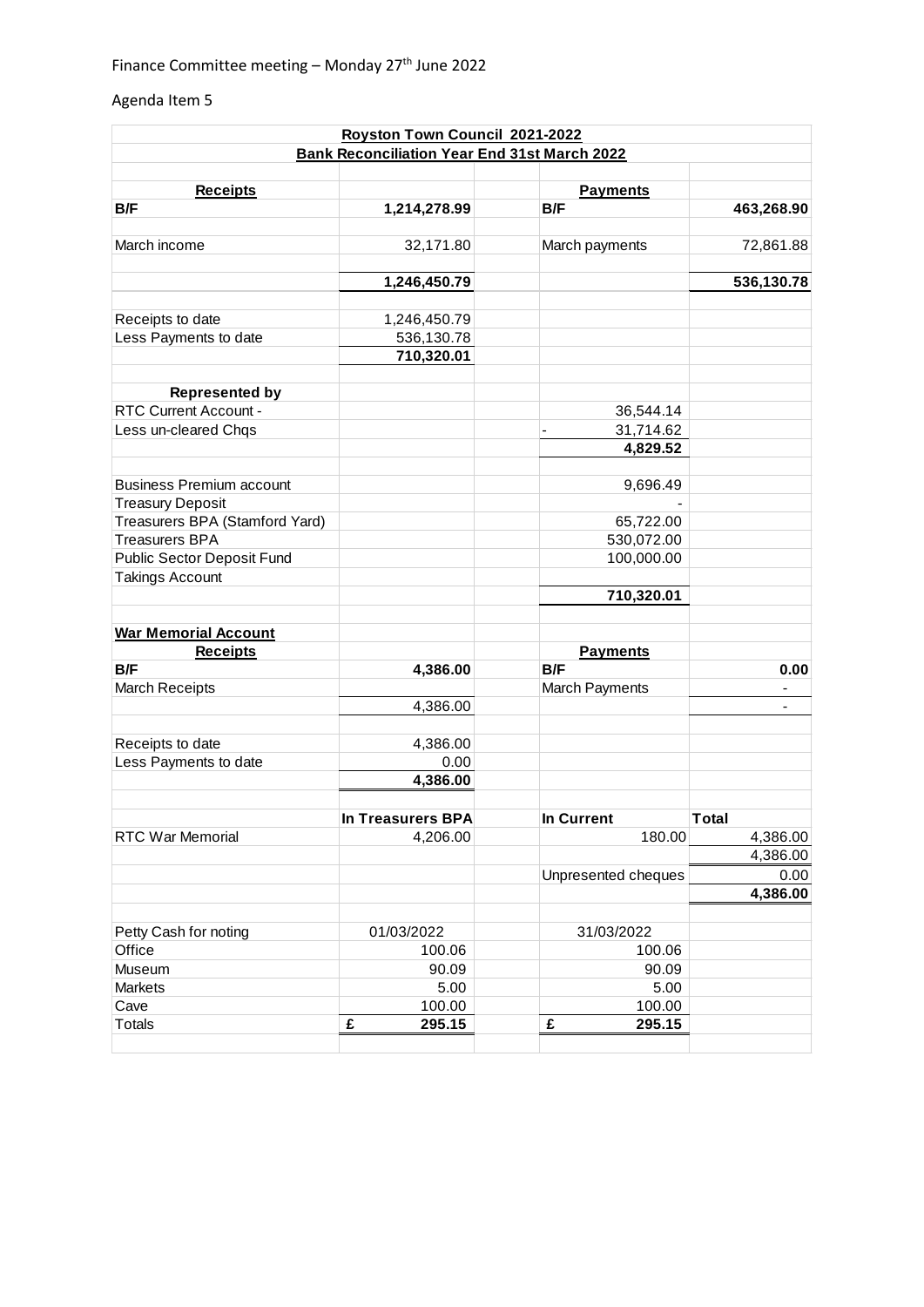|                                          | Royston Town Council 2021-2022                   |                       |          |
|------------------------------------------|--------------------------------------------------|-----------------------|----------|
|                                          | <b>Charity Accounts Year End 31st March 2022</b> |                       |          |
|                                          |                                                  |                       |          |
| <b>Cave Account</b>                      |                                                  |                       |          |
| Receipts                                 |                                                  | Payments              |          |
| B/F                                      | 34,895.47                                        | B/F                   | 2,284.43 |
| <b>March Receipts</b>                    |                                                  | March Payments        |          |
|                                          | 34,895.47                                        |                       | 2,284.43 |
| Receipts to date                         | 34,895.47                                        |                       |          |
| Less Payments to date                    | 2,284.43                                         |                       |          |
|                                          | 32,611.04                                        |                       |          |
| <b>Represented by</b>                    |                                                  |                       |          |
| RTC - Cave Account                       | 32,611.04                                        |                       |          |
| Less un-cleared Chqs                     |                                                  |                       |          |
|                                          |                                                  | £<br>32,611.04        |          |
|                                          |                                                  |                       |          |
| <b>Leete Account</b>                     |                                                  |                       |          |
| Receipts                                 |                                                  | Payments              |          |
| B/F                                      | 20,696.53                                        | B/F                   | 2,009.65 |
| <b>March Receipts</b>                    | 0.11                                             |                       | 8.35     |
|                                          | 20,696.64                                        | March Payments        | 2,018.00 |
|                                          |                                                  |                       |          |
|                                          |                                                  |                       |          |
| Receipts to date                         | 20,696.64                                        |                       |          |
| Less Payments to date                    | 2,018.00<br>18,678.64                            |                       |          |
|                                          |                                                  |                       |          |
| <b>Represented by</b>                    |                                                  |                       |          |
| RTC - Leete Account                      | 18,678.64                                        |                       |          |
| Less un-cleared Chqs                     |                                                  |                       |          |
|                                          |                                                  | £<br>18,678.64        |          |
|                                          |                                                  |                       |          |
| <b>Town Mayor's Community Trust Fund</b> |                                                  |                       |          |
| <b>Receipts</b>                          |                                                  | Payments              |          |
| B/F                                      | 22,533.66                                        | B/F                   | 4,032.83 |
| <b>March Receipts</b>                    |                                                  | <b>March Payments</b> | 8.00     |
|                                          | 22,533.66                                        |                       | 4,040.83 |
| Receipts to date                         | 22,533.66                                        |                       |          |
| Less Payments to date                    | 4,040.83                                         |                       |          |
|                                          | 18,492.83                                        |                       |          |
| <b>Represented by</b>                    |                                                  |                       |          |
| Mayor's Charity monies                   | 319.62                                           |                       |          |
| <b>Community Fund</b>                    | 18,423.21                                        |                       |          |
| Less un-cleared Chqs                     | 250.00                                           |                       |          |
|                                          |                                                  | £<br>18,492.83        |          |
|                                          |                                                  |                       |          |
|                                          |                                                  |                       |          |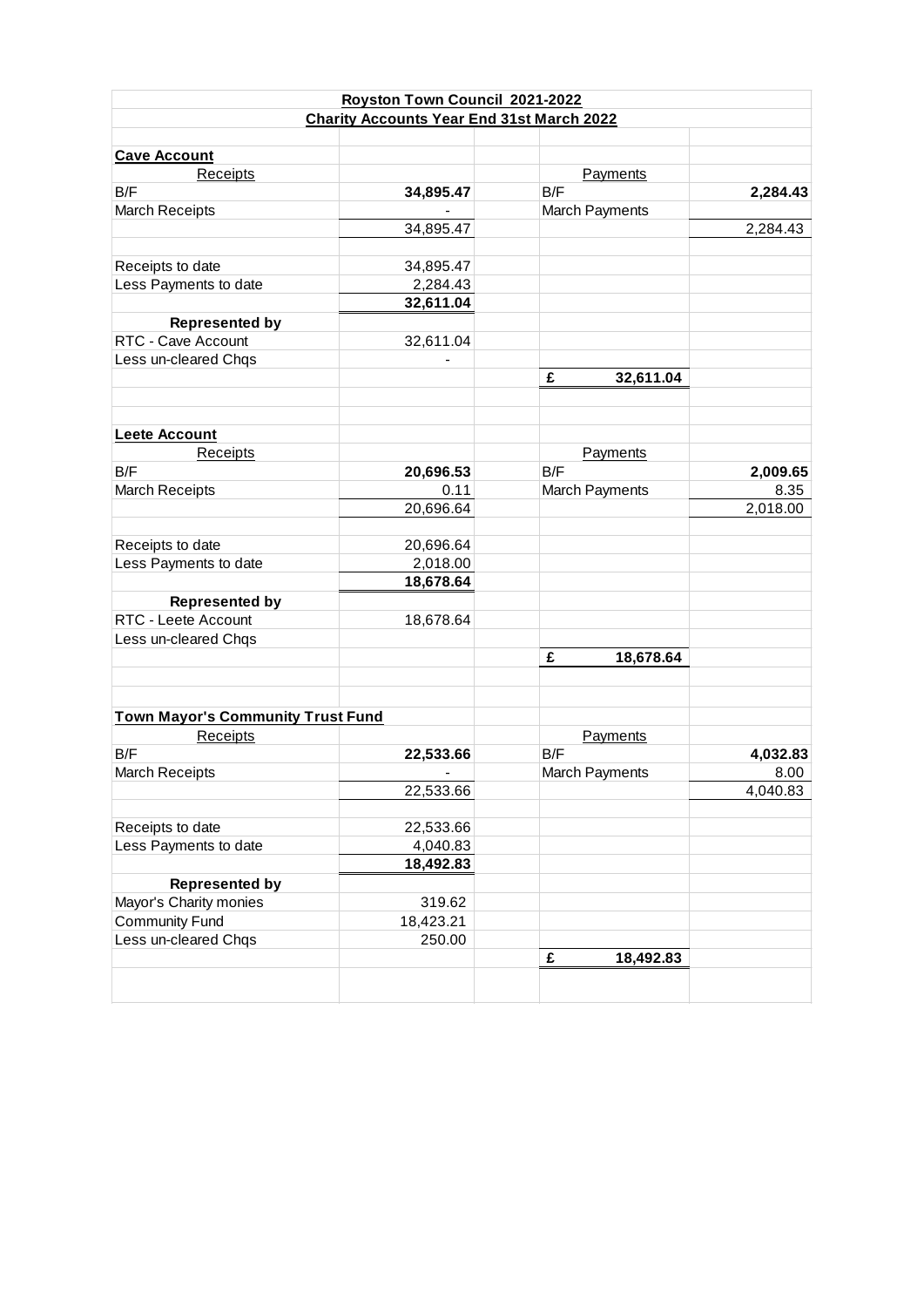| <b>ROYSTON TOWN COUNCIL</b><br>Summary of Royston Town Council Income & Expenditure for 2021-2022 to-date against allocated budget |                |                                |                |                |                                    |             |                |                         |                |                |            |                           |                                                |                 |              |                         |                                                |
|------------------------------------------------------------------------------------------------------------------------------------|----------------|--------------------------------|----------------|----------------|------------------------------------|-------------|----------------|-------------------------|----------------|----------------|------------|---------------------------|------------------------------------------------|-----------------|--------------|-------------------------|------------------------------------------------|
|                                                                                                                                    |                |                                |                |                |                                    |             |                |                         |                |                |            |                           |                                                |                 |              |                         |                                                |
| <b>EXPENDITURE</b>                                                                                                                 | <b>April</b>   | <b>Quarter 1</b><br><b>May</b> | June           | <u>July</u>    | Quarter <sub>2</sub><br><u>Aug</u> | <b>Sept</b> | Oct            | Quarter 3<br><b>Nov</b> | <b>Dec</b>     | <u>Jan</u>     | <b>Feb</b> | Quarter 4<br><b>March</b> | <b>Estimated</b><br>Quarterly<br><b>Budget</b> | QTD<br>Variance | Year to Date | Agreed<br><b>Budget</b> | <b>YTD</b><br><b>Budget</b><br><u>variance</u> |
|                                                                                                                                    |                |                                |                |                |                                    |             |                |                         |                |                |            |                           |                                                |                 |              |                         |                                                |
| Admin/Democracy                                                                                                                    | 8,732          | 6,850                          | 7,230          | 6,835          | 6,660                              | 9,311       | 9,011          | 12,386                  | 9,347          | 9,075          | 9,035      | 12,411                    | 35,903                                         | 85%             | 106,883      | 129,571                 | 82%                                            |
| Museum                                                                                                                             | 4,115          | 2.686                          | 8,951          | 7.089          | 8,493                              | 5,209       | 9.828          | 6,621                   | 18,911         | 7.088          | 6,579      | 11,794                    | 24,778                                         | 103%            | 97,364       | 91,666                  | 106%                                           |
| <b>Town Hall</b>                                                                                                                   | 3,005          | 2,348                          | 3,324          | 2,972          | 2,953                              | 3,567       | 2,816          | 3,982                   | 2,987          | 3,256          | 2,436      | 10,201                    | 19,882                                         | 80%             | 43,847       | 59,613                  | 74%                                            |
| Priory Rooms                                                                                                                       | 314            | 254                            | 254            | 254            | 254                                | 332         | 316            | 316                     | 316            | 316            | 356        | 6,423                     | 11,461                                         | 62%             | 9,705        | 14,508                  | 67%                                            |
| <b>Market Hill Rooms</b>                                                                                                           | 892            | 1,206                          | 1,631          | 1.240          | 1,865                              | 869         | 1,369          | 1,928                   | 695            | 2,005          | 1,583      | 5,824                     | 5,216                                          | 180%            | 21,107       | 20,294                  | 104%                                           |
| <b>Other Expenses</b>                                                                                                              | 2,045          |                                | 1,372          | $\blacksquare$ |                                    | 604         | 152            | 2,287                   | 456            | 1,000          | 250        | 27                        | 3,546                                          | 36%             | 8,193        | 15,543                  | 53%                                            |
| <b>Royston Cave</b>                                                                                                                | 1,254          | 624                            | 1,100          | 1,259          | 2,122                              | 1,863       | 747            | 2,339                   | 940            | 1,435          | 2,277      | 2,650                     | 4,939                                          | 129%            | 18,610       | 20,032                  | 93%                                            |
| Allotments                                                                                                                         | 349            | 348                            | 1,234          | 169            | 169                                | 458         | 328            | 106                     | 328            | 328            | 521        | 655                       | 1,718                                          | 88%             | 4,993        | 4,465                   | 112%                                           |
| War Memorial                                                                                                                       | 615            | 85                             | 85             | 85             | 85                                 | 611         | 105            | 105                     | 105            | 105            | 119        | 119                       | 290                                            | 118%            | 2,224        | 2,423                   | 92%                                            |
| 30 Kneesworth Street                                                                                                               | 382            | 42                             | 42             | 42             | 42                                 | 55          | 53             | 53                      | 53             | 53             | 59         | 59                        | 172                                            | 99%             | 935          | 1,036                   | 90%                                            |
| Plantations                                                                                                                        | 464            | 482                            | 482            | 1.092          | 482                                | 534         | 524            | 524                     | 524            | 2,324          | 3,685      | 6,235                     | 8,710                                          | 141%            | 17,352       | 19,080                  | 91%                                            |
| <b>Public Conveniences</b>                                                                                                         | 157            | 127                            | 127            | 127            | 127                                | 166         | 158            | 458                     | 158            | 758            | 178        | 478                       | 970                                            | 146%            | 3,019        | 2,913                   | 104%                                           |
| Markets and Parking                                                                                                                | 3,725          | 3,762                          | 3,495          | 13,834         | 3,394                              | 3,539       | 3,460          | 3,666                   | 3,460          | 13,279         | 3,954      | 6,149                     | 22,628                                         | 103%            | 65,717       | 70,734                  | 93%                                            |
| <b>TOTAL EXPENDITURE</b>                                                                                                           | 26,049         | 18,814                         | 29,327         | 35,000         | 26,646                             | 27,118      | 28,867         | 34,771                  | 38,280         | 41,022         | 31,032     | 63,025                    | 140,213                                        |                 | 399,950      | 451,878                 | 89%                                            |
|                                                                                                                                    |                |                                |                |                |                                    |             |                |                         |                |                |            |                           |                                                |                 |              |                         |                                                |
| <b>INCOME</b>                                                                                                                      |                | <b>Quarter 1</b>               |                |                | Quarter 2                          |             |                | Quarter 3               |                |                |            | Quarter 4                 |                                                |                 |              |                         |                                                |
|                                                                                                                                    | April          | May                            | June           | July           | Aug                                | Sept        | Oct            | Nov                     | <b>Dec</b>     | Jan            | <b>Feb</b> | March                     | <b>Estimated</b><br>Quarterly<br><b>Budget</b> | QTD<br>Variance | Year to Date | Agreed                  |                                                |
|                                                                                                                                    |                |                                |                |                |                                    |             |                |                         |                |                |            |                           |                                                |                 |              | <b>Budget</b>           |                                                |
| Interest                                                                                                                           | $\overline{4}$ | 3                              | 16             | 3              | $\overline{2}$                     | 17          | $\overline{2}$ | $\overline{2}$          | 21             | 8              | 14         | 41                        | 64                                             | 99%             | 133          | 300                     | 44%                                            |
| <b>Town Hall</b>                                                                                                                   | $\blacksquare$ | 1,453                          | 1,998          | 1,820          | 2,005                              | 1,945       | 2,069          | 1,822                   | 1,654          | 1,993          | 1,975      | 1,953                     | 4,139                                          | 143%            | 20,687       | 15,000                  | 138%                                           |
| <b>Priory Centre</b>                                                                                                               | $\blacksquare$ |                                | $\mathbf{r}$   | 28             | 33                                 | 136         | 84             | 121                     | 77             | 165            | 83         | 88                        | 250                                            | 135%            | 815          | 500                     | 163%                                           |
| Market Hill Rooms                                                                                                                  | $\mathbf{r}$   | 335                            | 390            | 714            | 425                                | 701         | 1,251          | 1,158                   | 1,093          | 1,024          | 996        | 1,162                     | 1,375                                          | 231%            | 9,248        | 7,500                   | 123%                                           |
| Cave                                                                                                                               | ÷              |                                | 30             |                |                                    | 682         | 200            | 300                     | 100            | 2,618          | 100        | 230                       |                                                |                 | 4,260        | 10,000                  | 43%                                            |
| Allotments                                                                                                                         | 166            | 25                             | 54             | 166            | 55                                 | 85          | 193            | 39                      | 1,956          | 2,559          | 492        | 147                       | 2,984                                          | 107%            | 5,938        | 5,600                   | 106%                                           |
| 30 Kneesworth Street                                                                                                               | $\blacksquare$ |                                | $\blacksquare$ | 4,143          |                                    | 3,813       |                |                         | 3,812          |                |            | 3,812                     | 3,594                                          | 106%            | 15,580       | 15,580                  | 100%                                           |
| Museum                                                                                                                             |                | $\overline{7}$                 | $\overline{a}$ |                | $\overline{7}$                     | 47          | $\sim$         |                         | $\overline{2}$ | $\overline{a}$ |            | ÷.                        | 43                                             | 0%              | 63           | 750                     | 8%                                             |
| Markets and Parking                                                                                                                | 3,856          | 5,531                          | 5,563          | 6,201          | 2,493                              | 9,610       | 6,044          | 4,752                   | 5,292          | 6,086          | 4,790      | 5,137                     | 13,517                                         | 118%            | 65,354       | 54,000                  | 121%                                           |
| <b>TOTAL INCOME</b>                                                                                                                | 4,026          | 7,354                          | 8,051          | 13,073         | 5,020                              | 17,036      | 9,843          | 8,194                   | 14,007         | 14,453         | 8,450      | 12,570                    |                                                |                 | 122,077      | 109,230                 | 112%                                           |
|                                                                                                                                    |                |                                |                |                |                                    |             |                |                         |                |                |            |                           |                                                |                 |              |                         |                                                |
| <b>PRECEPT</b>                                                                                                                     | 165,734        |                                |                |                |                                    | 165,735     |                |                         |                |                |            |                           |                                                |                 | 331,469      | 331,469                 |                                                |
| <b>CTRS</b> grants                                                                                                                 | 5.590          |                                |                |                |                                    | 5,589       |                |                         |                |                |            |                           |                                                |                 | 11.179       | 11,179                  |                                                |
| <b>Balance</b>                                                                                                                     |                |                                |                |                |                                    |             |                |                         |                |                |            |                           |                                                |                 | £<br>64,775  | £                       |                                                |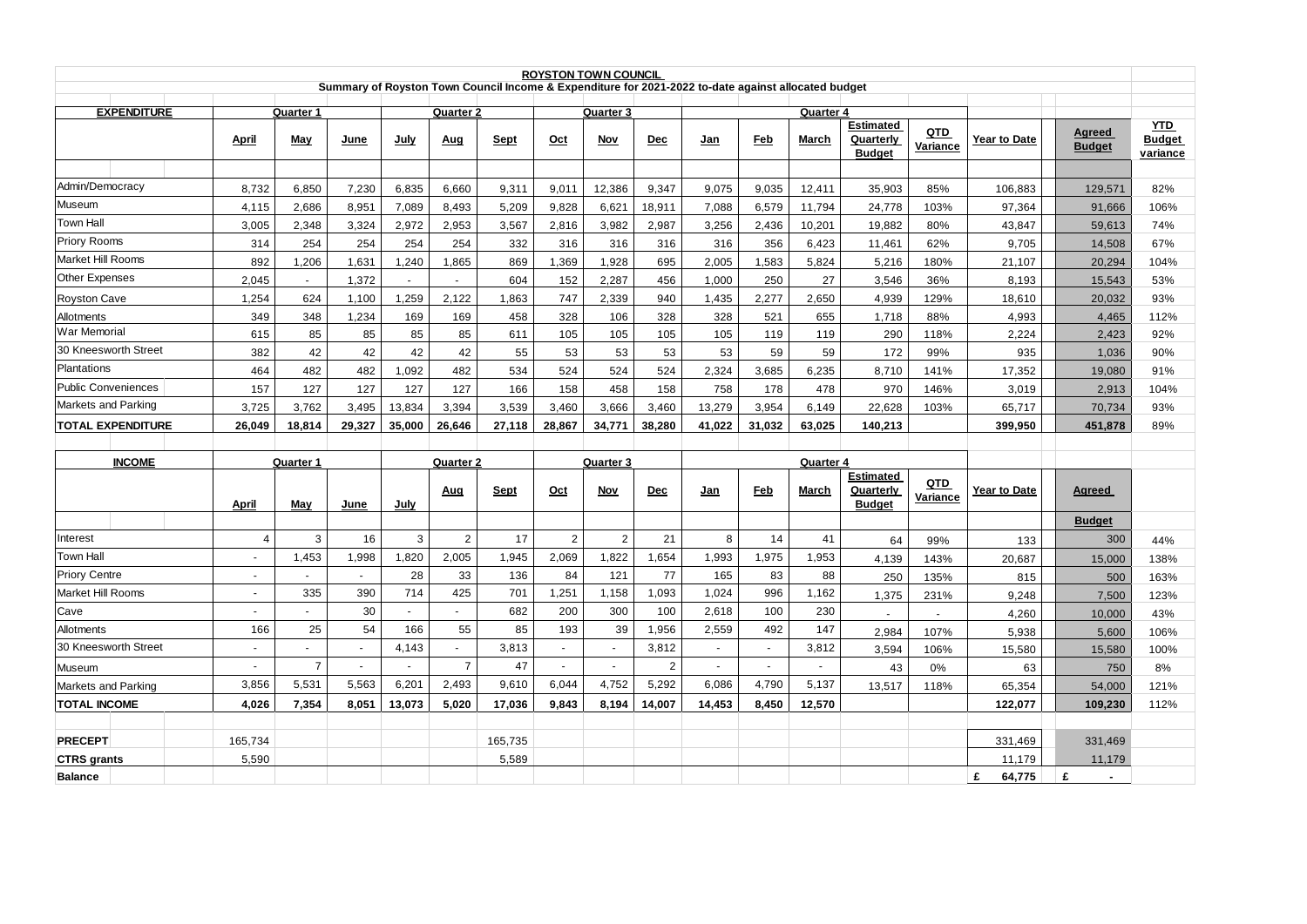|                                    | <b>Expenditure</b>                                                                                                                                                                                                                                                                                                                                                                                                                                                                                                                                                                                                                                 | Income                                                                                         |
|------------------------------------|----------------------------------------------------------------------------------------------------------------------------------------------------------------------------------------------------------------------------------------------------------------------------------------------------------------------------------------------------------------------------------------------------------------------------------------------------------------------------------------------------------------------------------------------------------------------------------------------------------------------------------------------------|------------------------------------------------------------------------------------------------|
| Admin/Cost of<br><b>Democracy</b>  | Administration staff were without one full time member of<br>staff for 5 months during the financial year generating a<br>saving in employment costs of £12,714 across all budget<br>areas. Further staff savings due to pay rise not being<br>agreed until after the year end for the previous year<br>£5,000.<br>Election costs within budget. Suggest earmark and carry<br>forward balance of £434.<br>Legal fees lower than budgeted by £4,300 as legal advice<br>not required during the year.<br>Overspend on advertising due to staff vacancies.<br>Communications budget not spent due to new staff<br>member not being recruited, £4,000. | N/a                                                                                            |
| <b>Museum</b>                      | Overspend on Museum staff due to £15,000 being given to<br>the museum Trust for early recruitment of a museum<br>manager and curator role being outsourced at a higher<br>cost than staffing, £12,000.<br>Saving on rent £1,875 as the lease on the museum ended.                                                                                                                                                                                                                                                                                                                                                                                  | Few shop sales and exhibition<br>commission as the Museum<br>remained closed for the year.     |
| <b>Town Hall</b>                   | Reduced caretaker costs due to closures from COVID 19<br>and hirers unwillingness to return (£11,000).<br>Maintenance over budget £800 due to work needed on<br>lighting at the Town Hall.<br>Fuel/power/water higher than expected due to rising<br>prices.<br>Balance on cinema reserve fund to be transferred to<br>earmarked reserve £3,199.                                                                                                                                                                                                                                                                                                   | Income higher than expected due<br>to better recovery after COVID 19<br>restrictions (£5,000). |
| <b>Priory</b><br>rooms/Annex       | Fuel/power/water higher than expected due to rising<br>prices.<br>Reduced caretaker costs due to ongoing COVID restrictions<br>for part of the year and hirers unwilling to return.                                                                                                                                                                                                                                                                                                                                                                                                                                                                | Income higher than expected due<br>to better recovery after COVID 19<br>restrictions.          |
| <b>Market Hill</b><br><b>Rooms</b> | General maintenance higher than expected due to damp<br>problems.                                                                                                                                                                                                                                                                                                                                                                                                                                                                                                                                                                                  | Income higher than expected due<br>to better recovery after COVID 19<br>restrictions (£1,700). |
| <b>Other</b><br><b>Expenses</b>    | Mayor's allowance not used.<br>Civic expenses lower than anticipated as no charity events<br>held.<br>May Fayre could not happen (2021) due to COVID 19<br>(£2,000 saving).<br>Christmas lights expenditure was lower than expected as<br>Royston First made a donation towards the project<br>$(E1,700)$ .<br>Youth Council budget not used (£2,000).                                                                                                                                                                                                                                                                                             |                                                                                                |
| <b>Royston Cave</b>                | Guides salaries saved as nearly all guiding was carried out<br>by the Cave Manager during the year due to uncertainty<br>about COVID, £1,700.<br>Cave maintenance below budget as the new cave steps<br>were funded by the Cave Trust Fund saving, £1,000.                                                                                                                                                                                                                                                                                                                                                                                         | Cave had restricted opening due<br>to COVID 19 income received was<br>reduced (£5,000)         |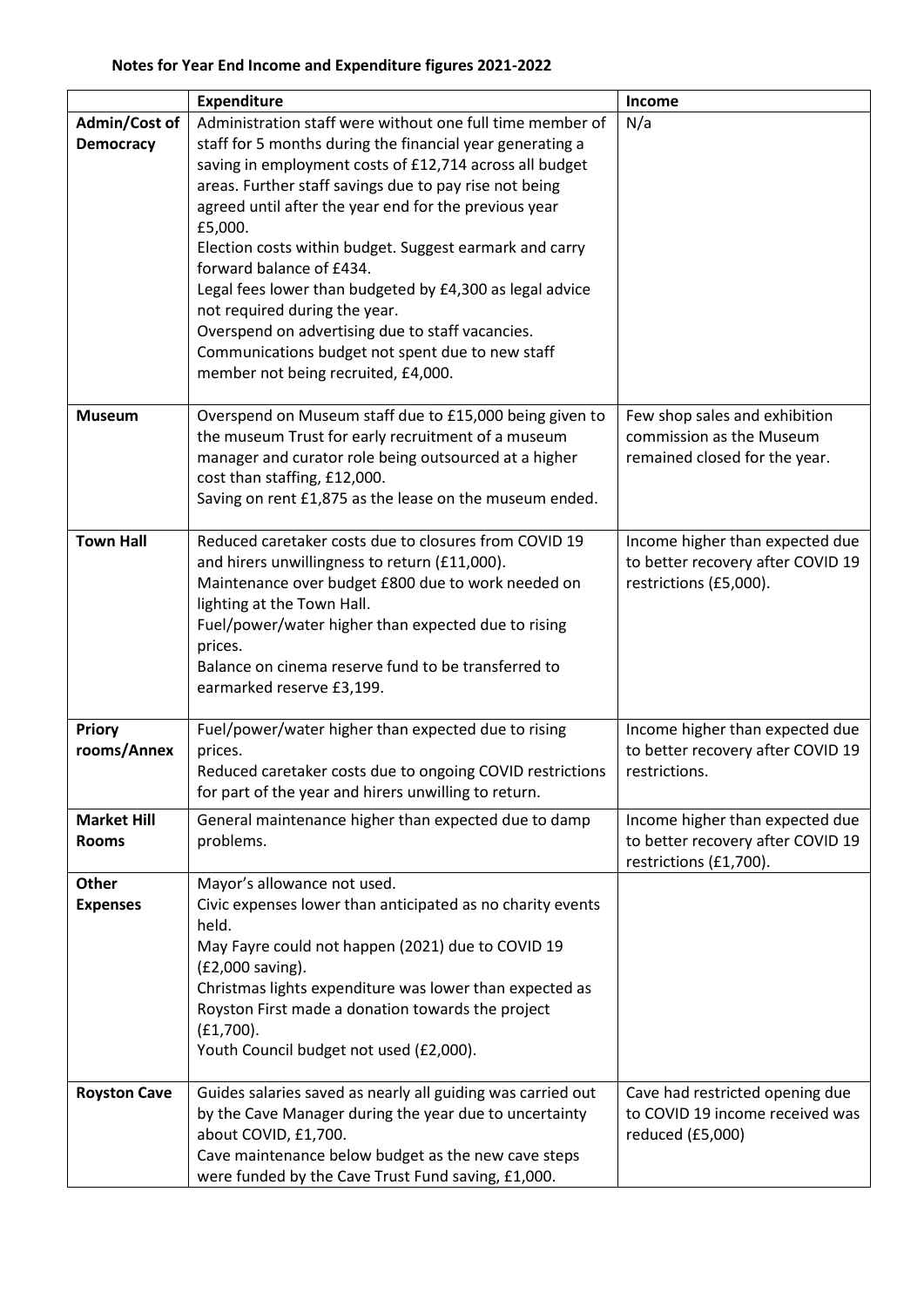|                     | Cave Manager's salary over budget as he was doing the<br>guiding during the year.                                                                    |                                                                                                                               |
|---------------------|------------------------------------------------------------------------------------------------------------------------------------------------------|-------------------------------------------------------------------------------------------------------------------------------|
| <b>Allotments</b>   | Expenditure on allotments was high this year as major tree<br>works were undertaken. This has been taken from the ring-<br>fenced earmarked reserve. | Higher turn-over of new tenants<br>than expected creating an<br>increase in administration charge<br>income.                  |
| <b>Market Place</b> | Electric and gas over budget due to rising prices.<br>Less general expense expenditure as little equipment<br>needed.                                | Parking income and trading<br>income higher than expected due<br>to better recovery after COVID 19<br>restrictions (£11,000). |

The main reasons for variances in the expenditure budget for the financial year are –

Expenditure saved during the year:-

- Election costs budget not used (to be added to earmarked reserve) £434
- Savings due to one less admin employee for 5 months £12,714
- Savings due to no pay rise being implemented in the year £5,000
- Communications budget not used £4,000
- Reduced caretaker costs £11,000
- No May Fayre £2,000
- Christmas lights saving £1,700
- Youth Council budget saving £2,000
- Cave Guides salaries savings £1,700
- Cave maintenance saving £1,000

## Total - £41,548

Additional unbudgeted income during the year:-

- Town Hall hirings £5,000
- Market Hill Rooms hirings £1,700
- Car parks and market income £11,000

Total - £17,700

Lower than expected income:- Royston Cave - £5,700

## **Combined total £64,948**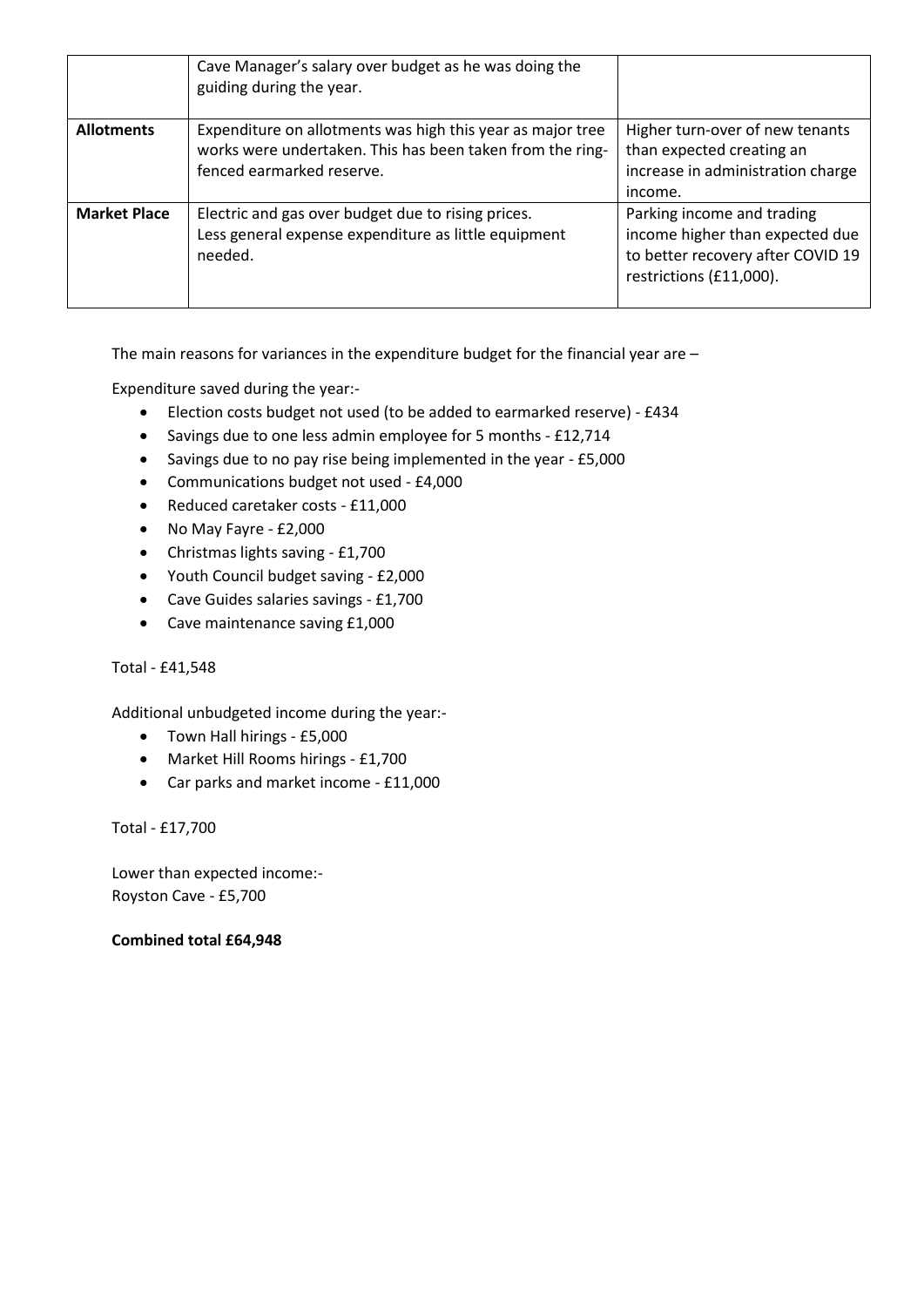## **Earmarked Funds in general reserves**

|                                                 | <b>Total earmarked Funds in</b><br>reserves at beginning of | Add or Minus 21/22<br>additions or expenditure | <b>Year End 21/22</b> | 2022/2023      |
|-------------------------------------------------|-------------------------------------------------------------|------------------------------------------------|-----------------------|----------------|
|                                                 | 21/22                                                       |                                                |                       |                |
| <b>Election costs</b>                           | £19,413                                                     | $+£434$                                        | £19,847               | £19,847        |
| Town Hall Maintenance (2013-2020)               | £27,040                                                     | $+4,699$                                       | £31,739               | £31,739        |
| Allotments                                      | £13,343                                                     | $-613$                                         | £12,730               | £12,730        |
| Market Place cash machine<br>collection         | £2,250                                                      | $\overline{0}$                                 | £2,250                | £2,250         |
| <b>Kneesworth Street</b><br>repairs/decoration  | £1,382                                                      | $\overline{0}$                                 | £1,382                | £1,382         |
| Newsletter/surveys                              | £1,840                                                      | $\Omega$                                       | £1,840                | £1,840         |
| <b>GDPR</b>                                     | £1,972                                                      | $-E685$                                        | £1,287                | £1,287         |
| Museum education budget                         | £8,215                                                      | $-E8,215$                                      | £8,215                | 0              |
| Museum general grants                           | £577                                                        | $-E577$                                        | £577                  | $\mathbf 0$    |
| Museum grant - Community cabinet                | £284                                                        | $-E284$                                        | £284                  | $\mathbf 0$    |
| <b>HAMS Grant</b>                               | £750                                                        | $-E750$                                        | £750                  | $\mathbf 0$    |
| <b>Jacks War Books</b>                          | £2,854                                                      | $-E2,854$                                      | £2,854                | $\overline{0}$ |
| Markets contract                                | £39,906                                                     | $\mathbf 0$                                    | £39,906               | £39,906        |
| Legacy Project                                  | £20,000                                                     | $\mathbf 0$                                    | £20,000               | $\overline{0}$ |
| Cave maintenance and expenses                   | £1,500                                                      | $\pmb{0}$                                      | £1,500                | $\overline{0}$ |
| <b>External notice boards</b>                   | £1,000                                                      | $\pmb{0}$                                      | £1,000                | £1,000         |
| <b>Youth Council</b>                            | £2,000                                                      | $\mathbf 0$                                    | £2,000                | £2,000         |
| <b>Town Council properties</b><br>refurbishment | £3,000                                                      | $\mathbf 0$                                    | £3,000                | £3,000         |
| May Fayre account                               | £4,042.49                                                   | +£1,884.96                                     | £5,927.45             | £5,927         |
| <b>Museum Donations account</b>                 | £8,105.87                                                   | $+£354.70$                                     | £8,460.57             | $\overline{0}$ |
| Museum Tapestry account                         | £5,981.80                                                   | $-E1,992$                                      | £3,989.80             | $\overline{0}$ |
| Museum Development                              | £10,000                                                     | $-£10,000$                                     | £10,000               | $\Omega$       |
| <b>Total</b>                                    | £175,456.16                                                 |                                                | £179,539.72           | £122,908.00    |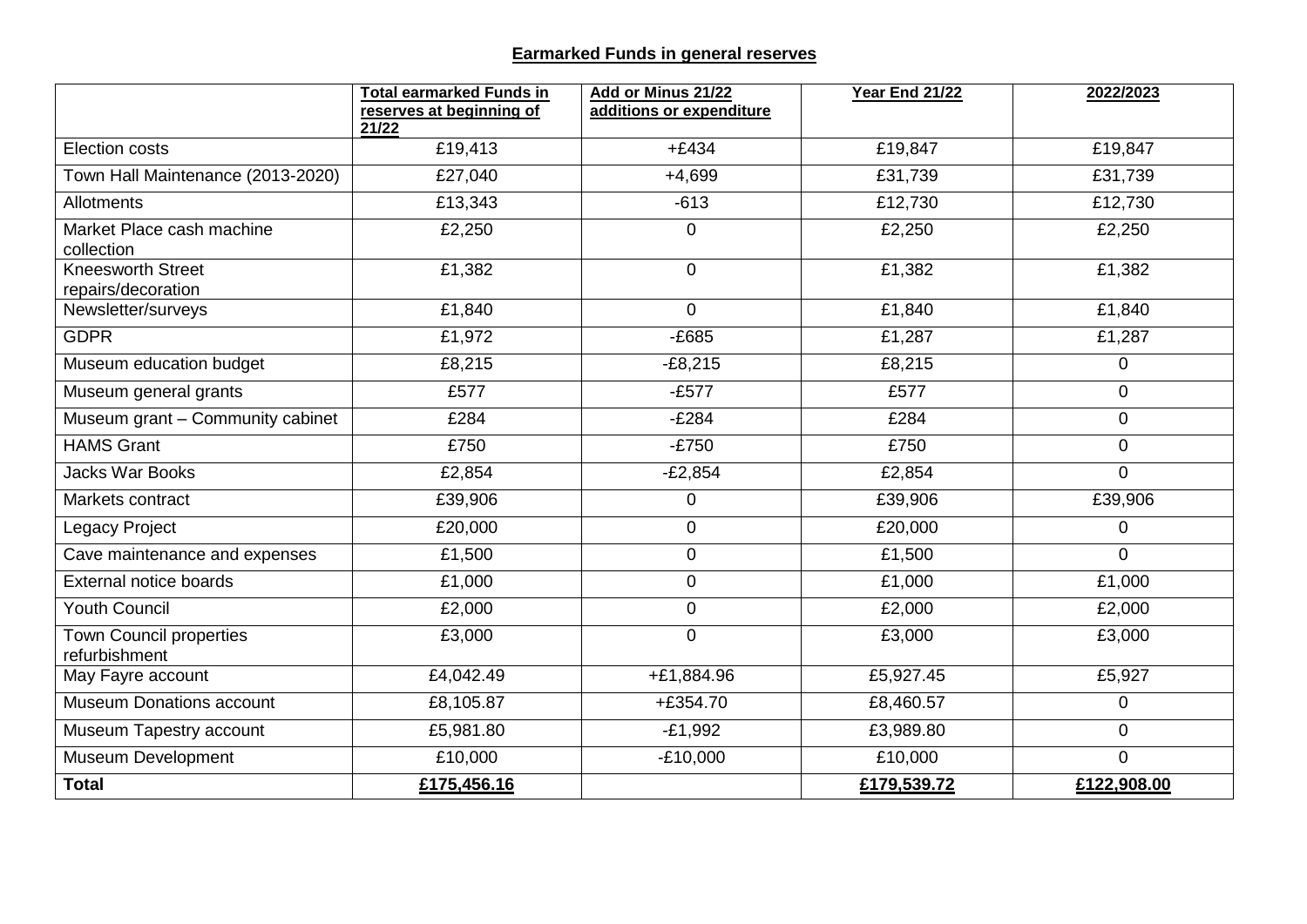|                                   | Royston Town Council 2022-2023        |                       |              |
|-----------------------------------|---------------------------------------|-----------------------|--------------|
|                                   | <b>Bank Reconciliation April 2022</b> |                       |              |
|                                   |                                       |                       |              |
| <b>Receipts</b>                   |                                       | <b>Payments</b>       |              |
| B/F                               | 710,320.01                            | B/F                   |              |
| April income                      | 190,187.07                            | April payments        | 115,126.01   |
|                                   |                                       |                       |              |
|                                   | 900,507.08                            |                       | 115,126.01   |
| Receipts to date                  | 900,507.08                            |                       |              |
| Less Payments to date             | 115,126.01                            |                       |              |
|                                   | 785,381.07                            |                       |              |
| <b>Represented by</b>             |                                       |                       |              |
| <b>RTC Current Account -</b>      |                                       | 57,434.89             |              |
| Less un-cleared Chqs              |                                       | 27,836.81             |              |
|                                   |                                       | 29,598.08             |              |
| <b>Business Premium account</b>   |                                       | 9,696.49              |              |
| <b>Treasury Deposit</b>           |                                       |                       |              |
| Treasurers BPA (Stamford Yard)    |                                       | 65,722.00             |              |
| <b>Treasurers BPA</b>             |                                       | 580,072.00            |              |
| <b>Public Sector Deposit Fund</b> |                                       | 100,000.00            |              |
| <b>Takings Account</b>            |                                       | 292.50                |              |
|                                   |                                       | 785,381.07            |              |
|                                   |                                       |                       |              |
| <b>War Memorial Account</b>       |                                       |                       |              |
| <b>Receipts</b>                   |                                       | <b>Payments</b>       |              |
| B/F                               | 4,386.00                              | B/F                   | 0.00         |
| <b>April Receipts</b>             |                                       | <b>April Payments</b> |              |
|                                   | 4,386.00                              |                       |              |
| Receipts to date                  | 4,386.00                              |                       |              |
| Less Payments to date             | 0.00                                  |                       |              |
|                                   | 4,386.00                              |                       |              |
|                                   | <b>In Treasurers BPA</b>              | <b>In Current</b>     | <b>Total</b> |
| <b>RTC War Memorial</b>           | 4,206.00                              | 180.00                | 4,386.00     |
|                                   |                                       |                       | 4,386.00     |
|                                   |                                       | Unpresented cheques   | 0.00         |
|                                   |                                       |                       | 4,386.00     |
| Petty Cash for noting             | 01/04/2022                            | 30/04/2022            |              |
| Office                            | 100.06                                | 100.06                |              |
| Museum                            | 90.09                                 |                       |              |
| <b>Markets</b>                    | 5.00                                  | 5.00                  |              |
| Cave                              | 100.00                                | 100.00                |              |
| <b>Totals</b>                     | £<br>295.15                           | 205.06<br>£           |              |
|                                   |                                       |                       |              |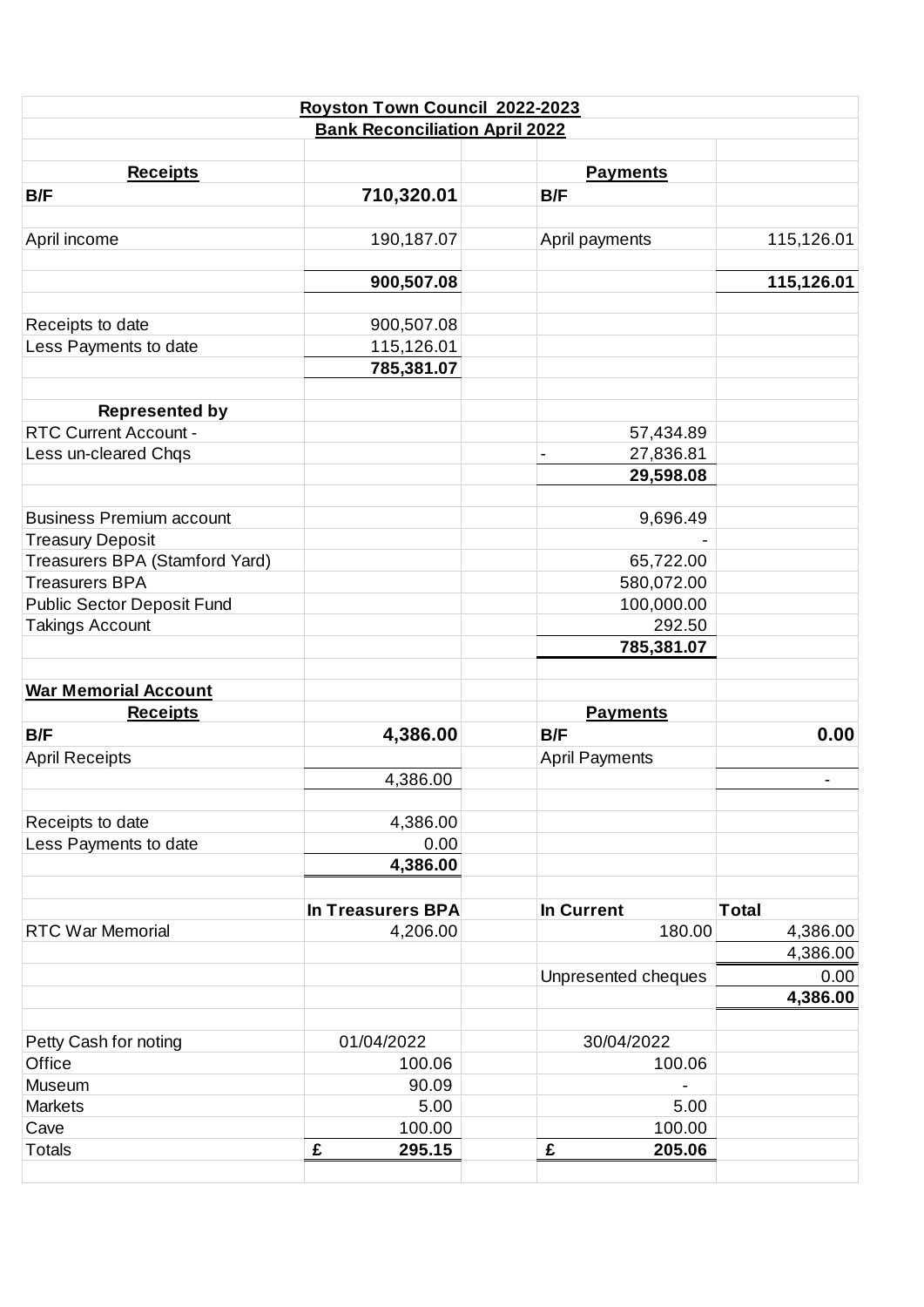|                                          | Royston Town Council 2022-2023       |                       |        |
|------------------------------------------|--------------------------------------|-----------------------|--------|
|                                          | <b>Charity Accounts - April 2022</b> |                       |        |
|                                          |                                      |                       |        |
| <b>Cave Account</b>                      |                                      |                       |        |
| <b>Receipts</b>                          |                                      | Payments              |        |
| B/F                                      | 32,611.04                            | B/F                   |        |
| <b>April Receipts</b>                    |                                      | <b>April Payments</b> |        |
|                                          | 32,611.04                            |                       |        |
|                                          |                                      |                       |        |
| Receipts to date                         | 32,611.04                            |                       |        |
| Less Payments to date                    | 0.00                                 |                       |        |
|                                          | 32,611.04                            |                       |        |
| <b>Represented by</b>                    |                                      |                       |        |
| RTC - Cave Account                       | 32,611.04                            |                       |        |
| Less un-cleared Chqs                     |                                      |                       |        |
|                                          |                                      | £<br>32,611.04        |        |
|                                          |                                      |                       |        |
|                                          |                                      |                       |        |
| <b>Leete Account</b>                     |                                      |                       |        |
| Receipts                                 |                                      | Payments              |        |
| B/F                                      | 18,678.64                            | B/F                   |        |
| <b>April Receipts</b>                    | 149.83                               | <b>April Payments</b> | 9.35   |
|                                          |                                      |                       | 9.35   |
|                                          | 18,828.47                            |                       |        |
|                                          |                                      |                       |        |
| Receipts to date                         | 18,828.47                            |                       |        |
| Less Payments to date                    | 9.35                                 |                       |        |
|                                          | 18,819.12                            |                       |        |
| <b>Represented by</b>                    |                                      |                       |        |
| RTC - Leete Account                      | 18,819.12                            |                       |        |
| Less un-cleared Chqs                     |                                      |                       |        |
|                                          |                                      | £<br>18,819.12        |        |
|                                          |                                      |                       |        |
|                                          |                                      |                       |        |
| <b>Town Mayor's Community Trust Fund</b> |                                      |                       |        |
| <b>Receipts</b>                          |                                      | Payments              |        |
| B/F                                      | 18,492.83                            | B/F                   |        |
| Receipts                                 | 0.38                                 | Payments              | 169.05 |
|                                          | 18,493.21                            |                       | 169.05 |
|                                          |                                      |                       |        |
| Receipts to date                         | 18,493.21                            |                       |        |
| Less Payments to date                    | 169.05                               |                       |        |
|                                          | 18,324.16                            |                       |        |
| <b>Represented by</b>                    |                                      |                       |        |
| Mayor's Charity monies                   | $\overline{a}$                       |                       |        |
| <b>Community Fund</b>                    | 18,733.97                            |                       |        |
| Less un-cleared Chqs                     | 409.81                               |                       |        |
|                                          |                                      | 18,324.16<br>£        |        |
|                                          |                                      |                       |        |
|                                          |                                      |                       |        |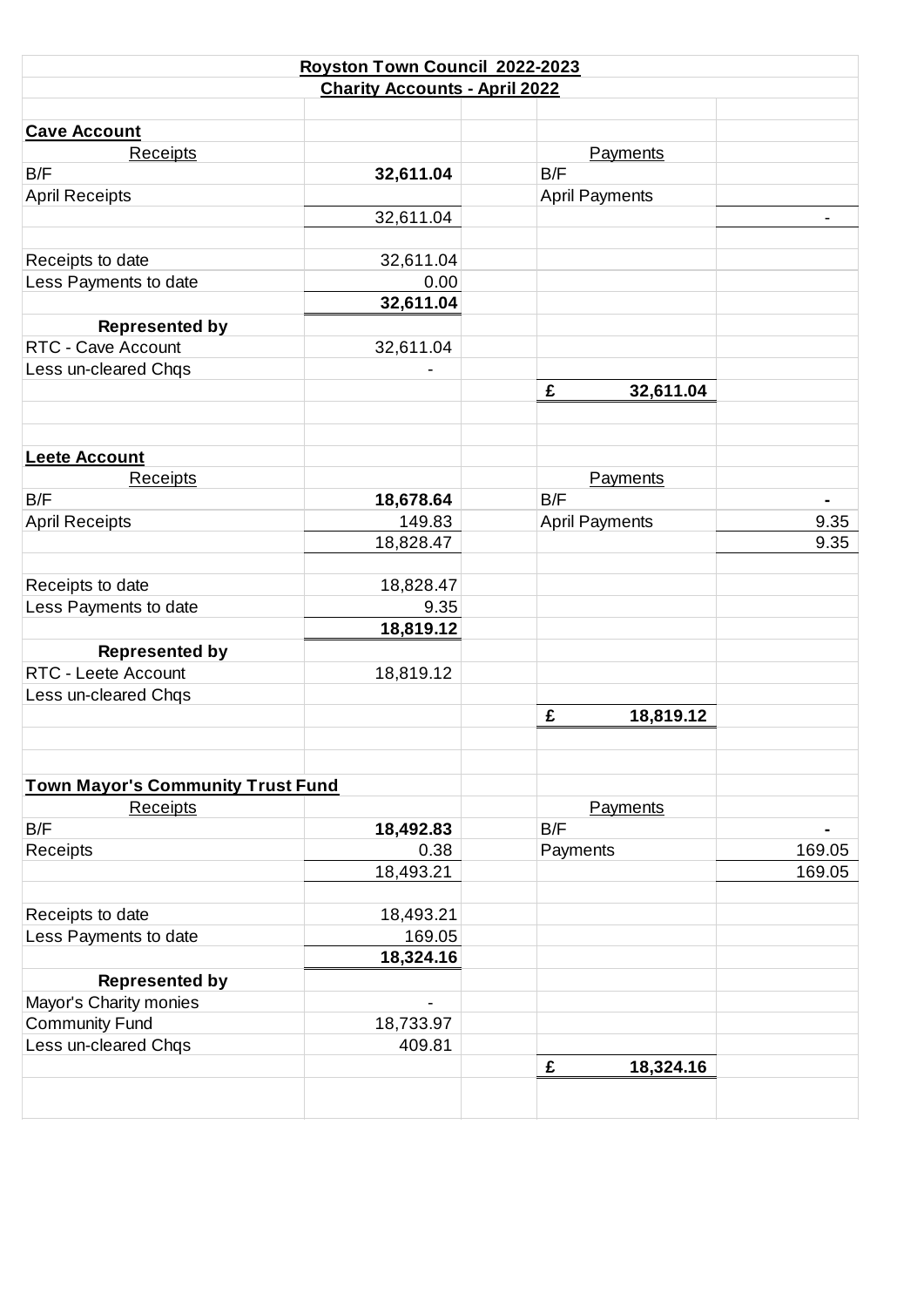|                                   | Royston Town Council 2022-2023      |                                       |              |
|-----------------------------------|-------------------------------------|---------------------------------------|--------------|
|                                   | <b>Bank Reconciliation May 2022</b> |                                       |              |
|                                   |                                     |                                       |              |
| <b>Receipts</b>                   |                                     | <b>Payments</b>                       |              |
| B/F                               | 900,507.08                          | B/F                                   | 115,126.01   |
| May income                        | 22,567.88                           | May payments                          | 31,044.41    |
|                                   | 923,074.96                          |                                       | 146,170.42   |
| Receipts to date                  | 923,074.96                          |                                       |              |
| Less Payments to date             | 146,170.42                          |                                       |              |
|                                   | 776,904.54                          |                                       |              |
| <b>Represented by</b>             |                                     |                                       |              |
| <b>RTC Current Account -</b>      |                                     | 85,443.12                             |              |
| Less un-cleared Chqs              |                                     | 13,529.07<br>$\overline{\phantom{a}}$ |              |
|                                   |                                     | 71,914.05                             |              |
| <b>Business Premium account</b>   |                                     | 9,696.49                              |              |
| <b>Treasury Deposit</b>           |                                     |                                       |              |
| Treasurers BPA (Stamford Yard)    |                                     | 65,722.00                             |              |
| <b>Treasurers BPA</b>             |                                     | 529,572.00                            |              |
| <b>Public Sector Deposit Fund</b> |                                     | 100,000.00                            |              |
| <b>Takings Account</b>            |                                     |                                       |              |
|                                   |                                     | 776,904.54                            |              |
| <b>War Memorial Account</b>       |                                     |                                       |              |
| <b>Receipts</b>                   |                                     | <b>Payments</b>                       |              |
| B/F                               | 4,386.00                            | B/F                                   | 0.00         |
| May Receipts                      | 500.00                              | May Payments                          |              |
|                                   | 4,886.00                            |                                       |              |
| Receipts to date                  | 4,886.00                            |                                       |              |
| Less Payments to date             | 0.00                                |                                       |              |
|                                   | 4,886.00                            |                                       |              |
|                                   | <b>In Treasurers BPA</b>            | In Current                            | <b>Total</b> |
| <b>RTC War Memorial</b>           | 4,706.00                            | 180.00                                | 4,886.00     |
|                                   |                                     |                                       | 4,886.00     |
|                                   |                                     | Unpresented cheques                   | 0.00         |
|                                   |                                     |                                       | 4,886.00     |
|                                   |                                     |                                       |              |
| Petty Cash for noting             | 01/05/2022                          | 31/05/2022                            |              |
| Office                            | 100.06                              | 100.06                                |              |
| <b>Markets</b>                    | 5.00                                | 5.00                                  |              |
| Cave                              | 100.00                              | 100.00                                |              |
| <b>Totals</b>                     | £<br>205.06                         | £<br>205.06                           |              |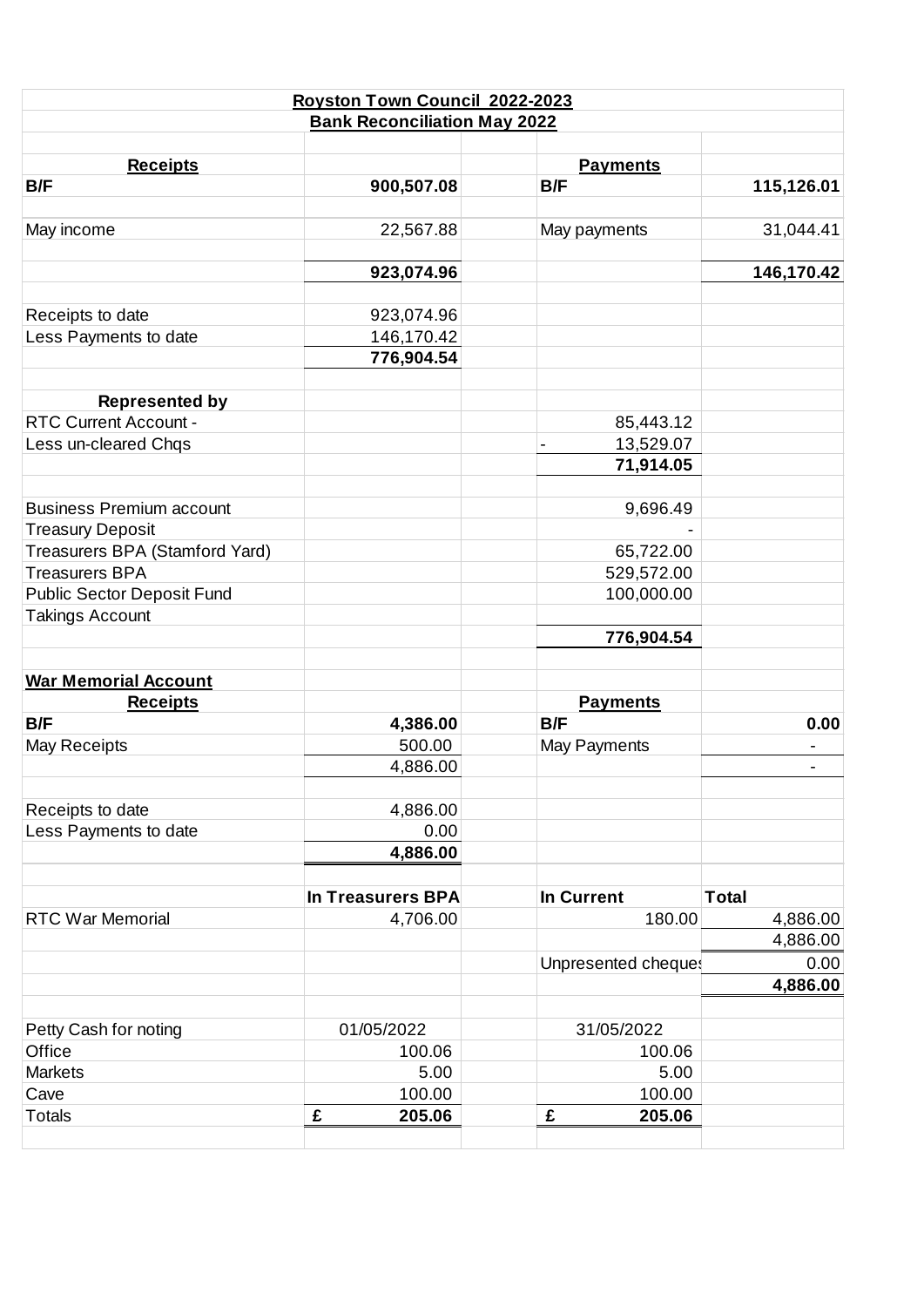|                                          | Royston Town Council 2022-2023     |                 |        |
|------------------------------------------|------------------------------------|-----------------|--------|
|                                          | <b>Charity Accounts - May 2022</b> |                 |        |
|                                          |                                    |                 |        |
| <b>Cave Account</b>                      |                                    |                 |        |
| Receipts                                 |                                    | <b>Payments</b> |        |
| B/F                                      | 32,611.04                          | B/F             | 0.00   |
| May Receipts                             |                                    | May Payments    |        |
|                                          | 32,611.04                          |                 |        |
|                                          |                                    |                 |        |
| Receipts to date                         | 32,611.04                          |                 |        |
| Less Payments to date                    | 0.00                               |                 |        |
|                                          | 32,611.04                          |                 |        |
| <b>Represented by</b>                    |                                    |                 |        |
| RTC - Cave Account                       | 32,611.04                          |                 |        |
| Less un-cleared Chqs                     |                                    |                 |        |
|                                          |                                    | £<br>32,611.04  |        |
|                                          |                                    |                 |        |
| <b>Leete Account</b>                     |                                    |                 |        |
| Receipts                                 |                                    | Payments        |        |
| B/F                                      | 18,828.47                          | B/F             | 9.35   |
| May Receipts                             | 149.66                             | May Payments    | 8.00   |
|                                          | 18,978.13                          |                 | 17.35  |
|                                          |                                    |                 |        |
| Receipts to date                         | 18,978.13                          |                 |        |
| Less Payments to date                    | 17.35                              |                 |        |
|                                          | 18,960.78                          |                 |        |
| <b>Represented by</b>                    |                                    |                 |        |
| RTC - Leete Account                      | 18,960.78                          |                 |        |
| Less un-cleared Chqs                     |                                    |                 |        |
|                                          |                                    | £<br>18,960.78  |        |
|                                          |                                    |                 |        |
|                                          |                                    |                 |        |
| <b>Town Mayor's Community Trust Fund</b> |                                    |                 |        |
| Receipts                                 |                                    | Payments        |        |
| B/F                                      | 18,493.21                          | B/F             | 169.05 |
| Receipts                                 | 600.98                             | Payments        | 11.25  |
|                                          | 19,094.19                          |                 | 180.30 |
| Receipts to date                         | 19,094.19                          |                 |        |
| Less Payments to date                    | 180.30                             |                 |        |
|                                          | 18,913.89                          |                 |        |
| <b>Represented by</b>                    |                                    |                 |        |
| Mayor's Charity monies                   |                                    |                 |        |
| <b>Community Fund</b>                    | 19,073.70                          |                 |        |
| Less un-cleared Chqs                     | 159.81                             |                 |        |
|                                          |                                    | £<br>18,913.89  |        |
|                                          |                                    |                 |        |